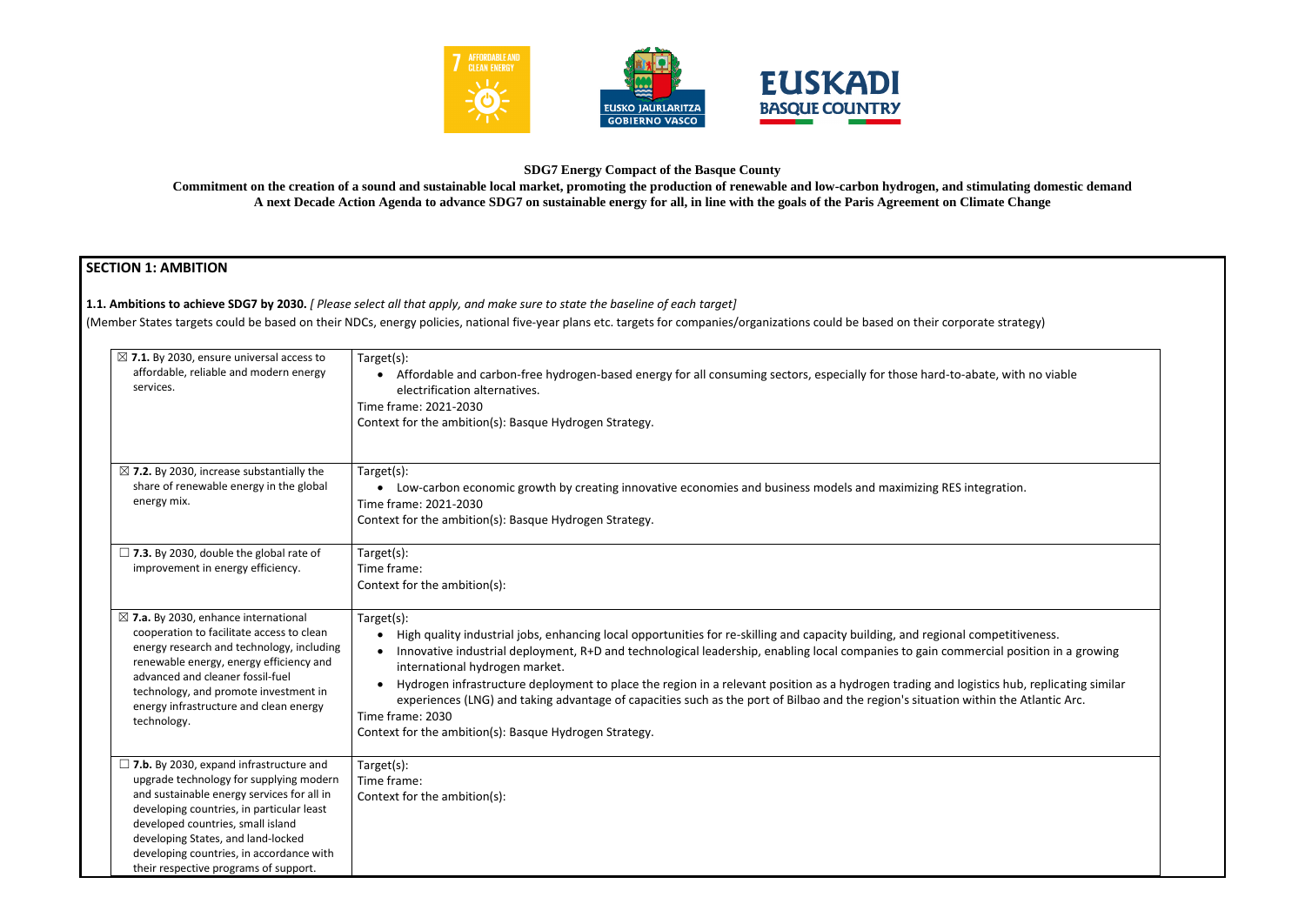| 1.2. Other ambitions in support of SDG7 by 2030 and net-zero emissions by 2050. [Please describe below e.g., coal phase out or reforming fossil fuel subsidies etc.] |  |
|----------------------------------------------------------------------------------------------------------------------------------------------------------------------|--|

| Target(s):                   |
|------------------------------|
| Time frame:                  |
| Context for the ambition(s): |

# **SECTION 2: ACTIONS TO ACHIEVE THE AMBITION**

2.1. Please add at least one key action for each of the elaborated ambition(s) from section 1. *[Please add rows as needed].*

| Description of action (please specify for which ambition from Section 1)                                                                                                                                                                                                                                                                               | Start |
|--------------------------------------------------------------------------------------------------------------------------------------------------------------------------------------------------------------------------------------------------------------------------------------------------------------------------------------------------------|-------|
| Action 1: Promote the installation of electrolysis plants to produce hydrogen by using renewable energy (Ambition 7.1).                                                                                                                                                                                                                                | 2021  |
| Description of action (please specify for which ambition from Section 1)                                                                                                                                                                                                                                                                               | Start |
| Action 2: Encourage the adaptation of existing hydrogen production plants from fossil energy sources to install technology for carbon capture, storage,<br>and use (Ambition 7.a).                                                                                                                                                                     | 2021  |
| Description of action (please specify for which ambition from Section 1)                                                                                                                                                                                                                                                                               | Start |
| Action 3: Promote the production of synthetic fuels and biofuels from renewable or low-carbon hydrogen, with high added value due to their simple<br>logistics and usability (Ambition 7.a).                                                                                                                                                           | 2021  |
| Description of action (please specify for which ambition from Section 1)                                                                                                                                                                                                                                                                               | Start |
| Action 4: Promote the replacement of grey hydrogen by renewable or low carbon hydrogen as feedstock for industrial consumers, as a way of reducing<br>the carbon footprint of their products (Ambition 7.2).                                                                                                                                           | 2021  |
| Description of action (please specify for which ambition from Section 1)                                                                                                                                                                                                                                                                               | Start |
| Action 5: Promote a fuel switch to hydrogen or blends containing it in many industries as a means of reducing the carbon footprint. This measure could be<br>employed in the chemical, petrochemical, steel and logistics industries and, in general, in any sector that is an intensive user of natural gas and other fossil<br>fuels (Ambition 7.2). | 2021  |
| Description of action (please specify for which ambition from Section 1)                                                                                                                                                                                                                                                                               | Start |
| Action 6: Promote the adaptation of equipment for the consumption of hydrogen or hydrogen blends in buildings (Ambition 7.1).                                                                                                                                                                                                                          | 2021  |
| Description of action (please specify for which ambition from Section 1)                                                                                                                                                                                                                                                                               | Start |
| Action 7: Promote the replacement of fossil fuels in transport with hydrogen or hydrogen blends. This measure is mainly aimed at bus fleets and heavy                                                                                                                                                                                                  | 2021  |
| goods transports, but may extend to other users, including maritime transport. Although consumption will generally be in fuel cell vehicles, for certain<br>applications the feasibility of using hydrogen blends with fossil fuels such as natural gas could be analyzed (Ambition 7.1).                                                              |       |

| Start and end date |  |
|--------------------|--|
| 2021-2030          |  |
|                    |  |
| Start and end date |  |
| 2021-2030          |  |
|                    |  |
|                    |  |
| Start and end date |  |
| 2021-2030          |  |
|                    |  |
| Start and end date |  |
| 2021-2030          |  |
|                    |  |
|                    |  |
| Start and end date |  |
| 2021-2030          |  |
|                    |  |
|                    |  |
|                    |  |
| Start and end date |  |
| 2021-2030          |  |
|                    |  |
| Start and end date |  |
| 2021-2030          |  |
|                    |  |
|                    |  |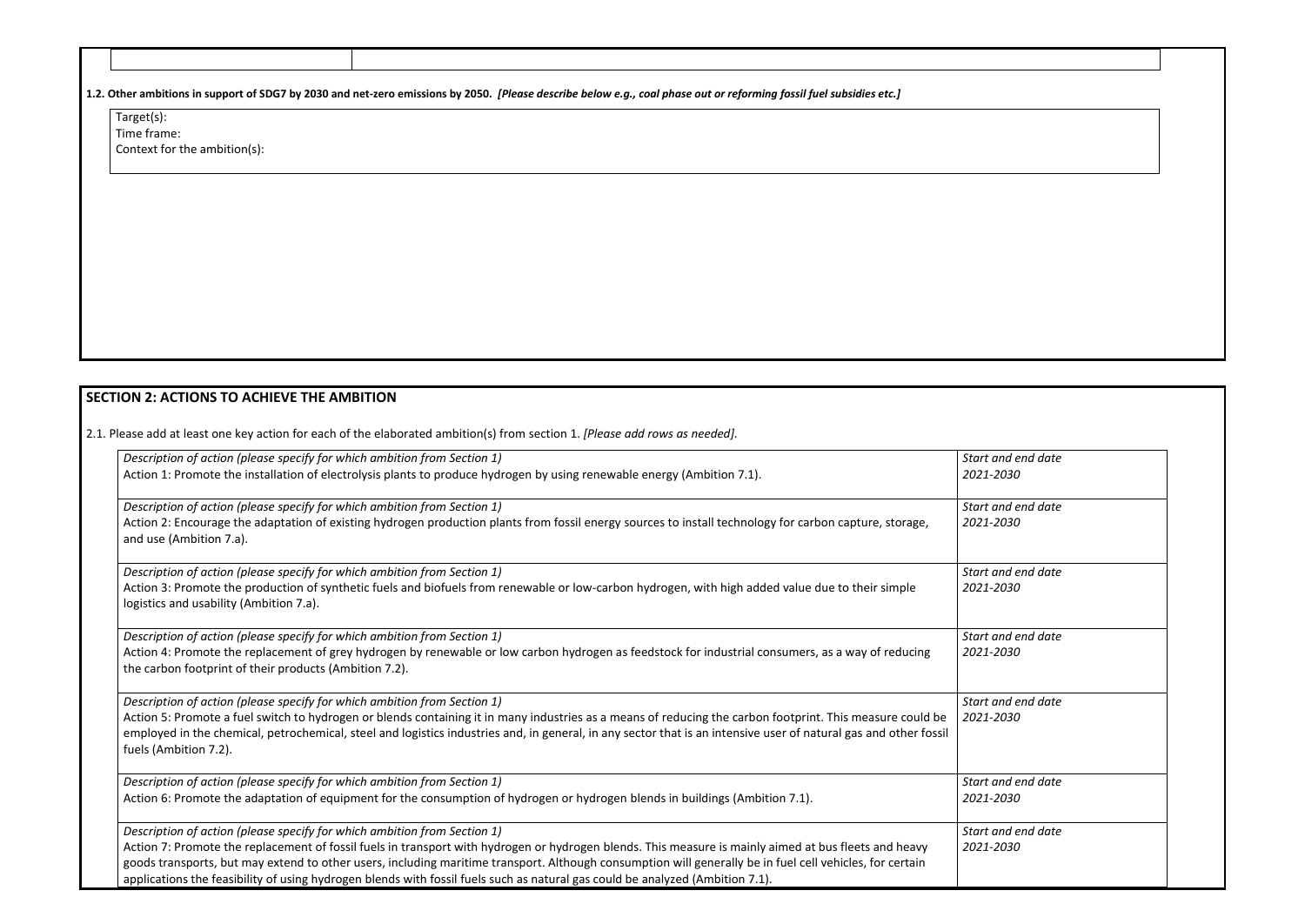| Description of action (please specify for which ambition from Section 1)                                                                                                                                                             | Start and end date              |
|--------------------------------------------------------------------------------------------------------------------------------------------------------------------------------------------------------------------------------------|---------------------------------|
| Action 8: Promote the implementation of hydrogen filling stations in the Basque Country, from the perspective of the potential needs of the fleet owners,<br>through subsidy programs or other financing instruments (Ambition 7.1). | 2021-2030                       |
| Description of action (please specify for which ambition from Section 1)                                                                                                                                                             | Start and end date<br>2021-2030 |



## **SECTION 3: OUTCOMES**

3.1*.* Please add at least one measurable and time-based outcome for **each** of the actions from section 2. *[Please add rows as needed].*

| 2030<br>Action 1: Installed electrolysis capacity of 300 MW<br>Action 2: 100% of the hydrogen produced to be of renewable or low-carbon origin | Date |
|------------------------------------------------------------------------------------------------------------------------------------------------|------|
|                                                                                                                                                |      |
|                                                                                                                                                |      |
|                                                                                                                                                |      |
| Action 3: Annual production of 2,000 t/year of synthetic fuels                                                                                 |      |
| Action 4: 90% of hydrogen consumed in industry as feedstock to be of renewable or low-carbon origin                                            |      |
| Action 5: Hydrogen accounting for 5% of total energy consumption in the industrial sector                                                      |      |
| Action 6: 10 pilot projects for hydrogen use in buildings                                                                                      |      |
| Action 7: Fleet of 20 hydrogen buses in the Basque Country                                                                                     |      |
| Action 7: Fleet of 450 goods transport vehicles of varying sizes                                                                               |      |
| Action 8: Network of 10 public access hydrogen filling stations, covering all three Basque provinces                                           |      |
|                                                                                                                                                |      |

# **SECTION 4: REQUIRED RESOURCES AND SUPPORT**

4.1. Please specify required finance and investments for **each** of the actions in section 2.

Action 1: Investment of €180-330 Million (M) Action 2: Investment of €20-25 M Action 3: Investment of €40-50 M Action 4: Investment of €15-30 M Action 5: Investment of €50-75 M Action 6: Investment of €5-10 M Action 7: Investment of €51-62 M Action 8: Investment of €42-53 M

4.2. [For countries only] In case support is required for the actions in section 2, please select from below and describe the required support and specify for which action.

*[Examples of support for Member States could include: Access to low-cost affordable debt through strategic de-risking instruments, capacity building in data collection; development of integrated energy plans and energy transition pathways; technical assistance, etc.]*

☐Financing *Description*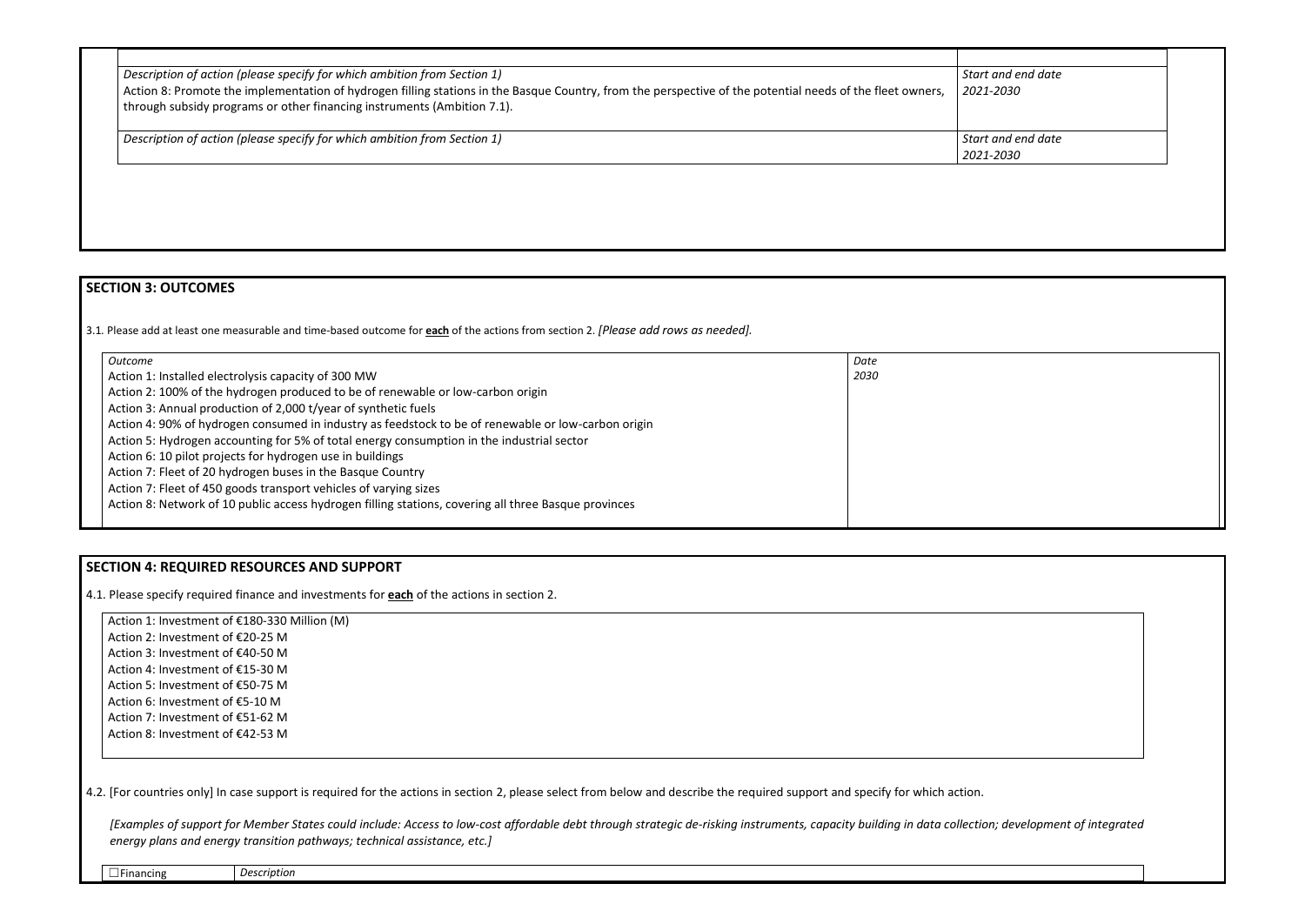| $\Box$ In-Kind contribution   Description       |             |  |
|-------------------------------------------------|-------------|--|
| $\Box$ Technical Support                        | Description |  |
| $\Box$ Other/Please specify $\big $ Description |             |  |

## **SECTION 5: IMPACT**

5.1. Countries planned for implementation including number of people potentially impacted.

The Basque Country (Spain). The Basque Country is a region in Spain with a surface area of 7,234 sq.km and a population of 2,200,000 inhabitants. The objective of the creation of a sound and sustainable local market, promoting the production of renewable and low-carbon hydrogen, and stimulating domestic demand is to impact all consumer sectors of Basque society.

5.2. Alignment with the 2030 Agenda for Sustainable Development – Please describe how **each** of the actions from section 2 impact advancing the SDGs by 2030. *[up to 500 words, please upload supporting strategy documents as needed]* 

dd

| Action 1: Promote the installation of electrolysis plants to produce hydrogen by | SDG 7: Affordable and Clean Energy; SDG 8: Decent Work and Economic Growt     |
|----------------------------------------------------------------------------------|-------------------------------------------------------------------------------|
| using renewable energy (Ambition 7.1).                                           | Innovation and Infrastructure; SDG 11: Sustainable Cities and Communities; SD |
|                                                                                  | Consumption and Production; SDG 13: Climate Action.                           |
| Action 2: Action 2: Encourage the adaptation of existing hydrogen production     | SDG 7: Affordable and Clean Energy; SDG 8 Decent Work and Economic Growth     |
| plants from fossil energy sources to install technology for carbon capture,      | Innovation and Infrastructure; SDG 11: Sustainable Cities and Communities; SD |
| storage, and use (Ambition 7.a).                                                 | Consumption and Production; SDG 13: Climate Action.                           |
| Action 3: Promote the production of synthetic fuels and biofuels from renewable  | SDG 7: Affordable and Clean Energy; SDG 8: Decent Work and Economic Growt     |
| or low-carbon hydrogen, with high added value due to their simple logistics and  | Innovation and Infrastructure; SDG 11: Sustainable Cities and Communities; SD |
| usability (Ambition 7.a).                                                        | Consumption and Production; SDG 13: Climate Action.                           |
| Action 4: Promote the replacement of grey hydrogen by renewable or low           | SDG 8: Decent Work and Economic Growth; SDG 9: Industry, Innovation and In    |
| carbon hydrogen as feedstock for industrial consumers, as a way of reducing the  | Sustainable Cities and Communities; SDG 12: Responsible Consumption and Pro   |
| carbon footprint of their products (Ambition 7.2).                               | Climate Action.                                                               |
| Action 5: Promote a fuel switch to hydrogen or blends containing it in many      | SDG 7: Affordable and Clean Energy; SDG 8: Decent Work and Economic Growt     |
| industries as a means of reducing the carbon footprint. This measure could be    | Innovation and Infrastructure; SDG 11: Sustainable Cities and Communities; SD |
| employed in the chemical, petrochemical, steel and logistics industries and, in  | Consumption and Production; SDG 13: Climate Action.                           |
| general, in any sector that is an intensive user of natural gas and other fossil |                                                                               |
| fuels (Ambition 7.2).                                                            |                                                                               |
| Action 6: Promote the adaptation of equipment for the consumption of             | SDG 7: Affordable and Clean Energy; SDG 8: Decent Work and Economic Growt     |
| hydrogen or hydrogen blends in buildings (Ambition 7.1).                         | Innovation and Infrastructure; SDG 11: Sustainable Cities and Communities; SD |
|                                                                                  | Consumption and Production; SDG 13: Climate Action.                           |
| Action 7: Promote the replacement of fossil fuels in transport with hydrogen or  | SDG 7: Affordable and Clean Energy; SDG 8: Decent Work and Economic Growt     |
| hydrogen blends. This measure is mainly aimed at bus fleets and heavy goods      | Innovation and Infrastructure; SDG 11: Sustainable Cities and Communities; SD |
| transports, but may extend to other users, including maritime transport.         | Consumption and Production; SDG 13: Climate Action.                           |
| Although consumption will generally be in fuel cell vehicles, for certain        |                                                                               |
| applications the feasibility of using hydrogen blends with fossil fuels such as  |                                                                               |
| natural gas could be analyzed (Ambition 7.1).                                    |                                                                               |

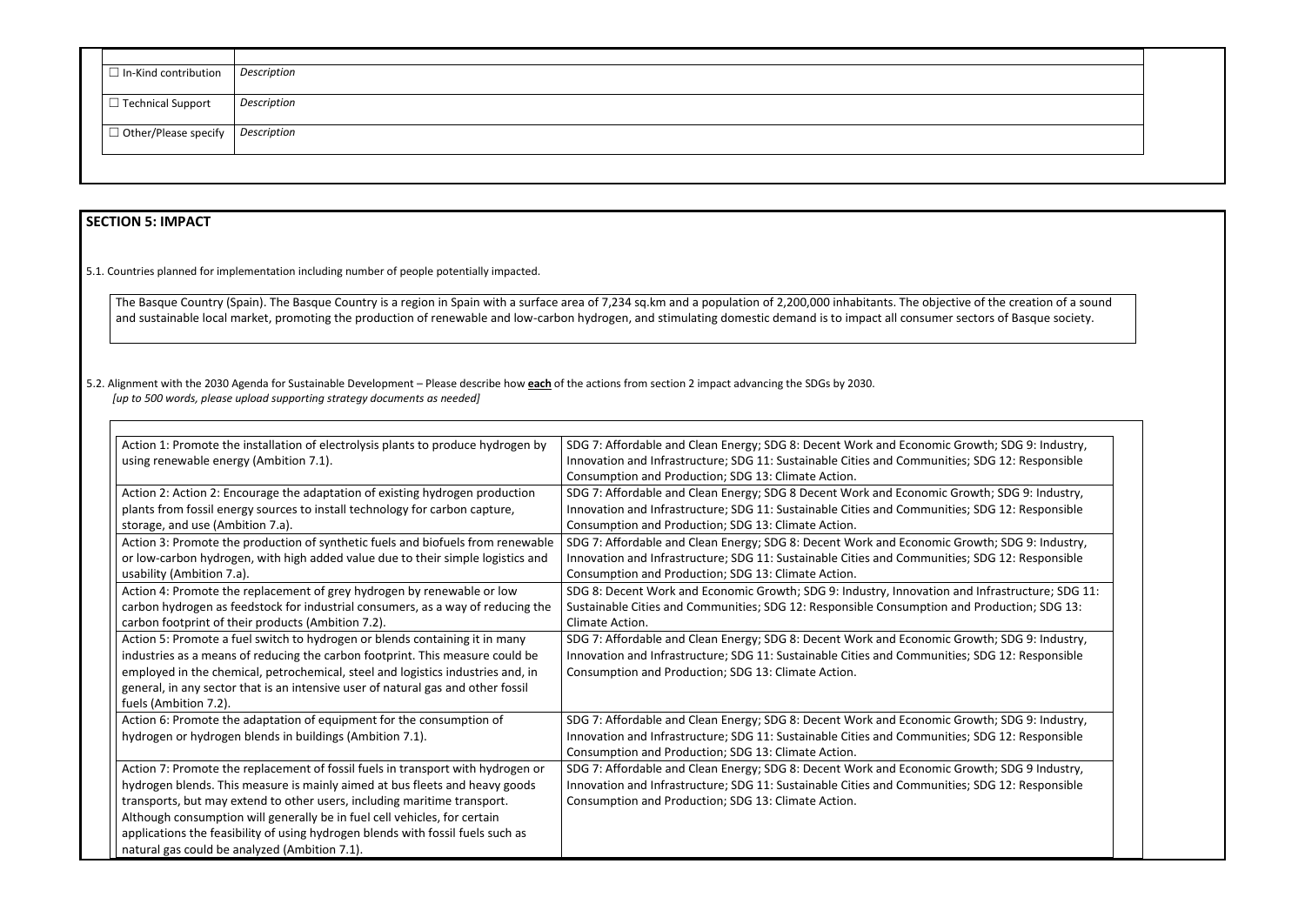| $\vert$ Action 8: Promote the implementation of hydrogen filling stations in the Basque $\vert$ | SDG 7: Affordable and Clean Energy; SDG 8: Decent Work and Economic Growth; SDG 9: Industry,   |
|-------------------------------------------------------------------------------------------------|------------------------------------------------------------------------------------------------|
| I Country, from the perspective of the potential needs of the fleet owners,                     | Innovation and Infrastructure; SDG 11: Sustainable Cities and Communities; SDG 12: Responsible |
| through subsidy programs or other financing instruments (Ambition 7.1).                         | <sup>1</sup> Consumption and Production; SDG 13: Climate Action.                               |

5.3. Alignment with Paris Agreement and net-zero by 2050 - Please describe how each of the actions from section 2 align with the Paris Agreement and national NDCs (if applicable) and support the net-zero emissions by 2050. *[up to 500 words, please upload supporting strategy documents as needed]* 

The Basque Hydrogen Strategy is focused on clean hydrogen production and use, therefore, all actions are aligned with the objectives of the Paris Agreement, in particular with the aim of a) help holding the increase in the global average temperature to well below 2 °C above pre-industrial levels, and to pursue efforts to limit the temperature increase to 1.5 °C above preindustrial levels, recognizing that this would significantly reduce the risks and impacts of climate change.

## **SECTION 6: MONITORING AND REPORTING**

dd yn y

6.1. Please describe how you intend to track the progress of the proposed outcomes in section 3. Please also describe if you intend to use other existing reporting frameworks to track progress on the proposed outcomes.

In partnership with UN-Energy, and to enable the achievement and tracking of this Energy Compact, the Basque Government commits to report and to measure progress on this Energy Compact on an annual basis, with the results being made public.

The following Key Performance Indicators will be tracked in the period 2021-2030:

- Installed electrolysis capacity (MW);
- Total H2 production (t);
- Renewable H2 production (t);
- Low-carbon H2 production (t);
- Synthetic fuels production (t);
- H2 consumed in industry as feedstock (t);
- Renewable H2 consumed in industry as feedstock (t);
- Low-carbon H2 consumed in industry as feedstock (t);
- Energy consumption in the industrial sector (toe);
- H2 consumption in the industrial sector as fuel (toe);
- Number of H2 pilot projects in buildings (no.);
- Number of H2 buses (no.); Number of freight transport vehicles (no.);
- Number of H2 refueling stations (no.);
- Number of Basque Provinces with H2 refueling stations (no.).

## **SECTION 7: GUIDING PRINCIPLES CHECKLIST**

Please use the checklist below to validate that the proposed Energy Compact is aligned with the guiding principles.

**I. Stepping up ambition and accelerating action** - Increase contribution of and accelerate the implementation of the SDG7 targets in support of the 2030 Agenda for Sustainable Development for Paris Agreement

I. 1. Does the Energy Compact strengthen and/or add a target, commitment, policy, action related to SDG7 and its linkages to the other SDGs that results in a higher cumulative impact compared to existing frameworks?

☒Yes ☐No

| h; SDG 9: Industry, |  |
|---------------------|--|
| G 12: Responsible   |  |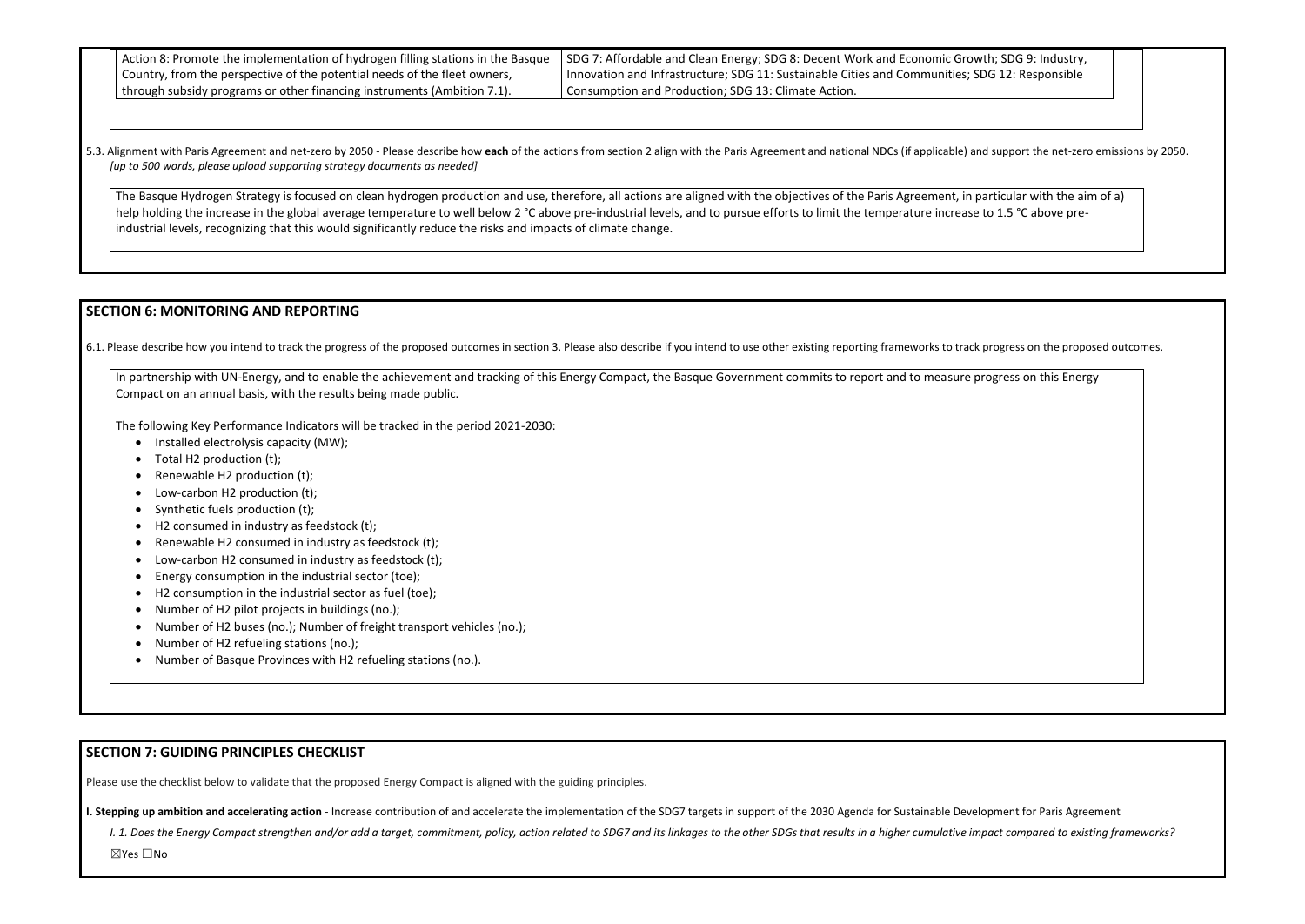| 1.2. Does the Energy Compact increase the geographical and/or sectoral coverage of SDG7 related efforts? $\boxtimes$ Yes $\Box$ No                                                                                                                                                |  |
|-----------------------------------------------------------------------------------------------------------------------------------------------------------------------------------------------------------------------------------------------------------------------------------|--|
| I.3. Does the Energy Compact consider inclusion of key priority issues towards achieving SDG7 by 2030 and the net-zero emission goal of the Paris Agreement by 2050 - as defied by latest global analysis a<br>outcome of the Technical Working Groups? $\boxtimes$ Yes $\Box$ No |  |
| II. Alignment with the 2030 agenda on Sustainable Development Goals - Ensure coherence and alignment with SDG implementation plans and strategies by 2030 as well as national development plans and                                                                               |  |
| II.1. Has the Energy Compact considered enabling actions of SDG7 to reach the other sustainable development goals by 2030? $\boxtimes$ Yes $\Box$ No                                                                                                                              |  |
| II.2. Does the Energy Compact align with national, sectoral, and/or sub-national sustainable development strategies/plans, including SDG implementation plans/roadmaps? $\boxtimes$ Yes $\Box$ No                                                                                 |  |
| II.3. Has the Energy Compact considered a timeframe in line with the Decade of Action? $\boxtimes$ Yes $\Box$ No                                                                                                                                                                  |  |
| III. Alignment with Paris Agreement and net-zero by 2050 - Ensure coherence and alignment with the Nationally Determined Contributions, long term net zero emission strategies.                                                                                                   |  |
| III.1. Has the Energy Compact considered a timeframe in line with the net-zero goal of the Paris Agreement by 2050? $\boxtimes$ Yes $\Box$ No                                                                                                                                     |  |
| III.2. Has the Energy Compact considered energy-related targets and information in the updated/enhanced NDCs? $\boxtimes$ Yes $\Box$ No                                                                                                                                           |  |
| III.3. Has the Energy Compact considered alignment with reaching the net-zero emissions goal set by many countries by 2050? $\boxtimes$ Yes $\Box$ No                                                                                                                             |  |
| IV. Leaving no one behind, strengthening inclusion, interlinkages, and synergies - Enabling the achievement of SDGs and just transition by reflecting interlinkages with other SDGs.                                                                                              |  |
| IV.1. Does the Energy Compact include socio-economic impacts of measures being considered? $\boxtimes$ Yes $\Box$ No                                                                                                                                                              |  |
| IV.2. Does the Energy Compact identify steps towards an inclusive, just energy transition? $\boxtimes$ Yes $\Box$ No                                                                                                                                                              |  |
| IV.3. Does the Energy Compact consider measures that address the needs of the most vulnerable groups (e.g. those impacted the most by energy transitions, lack of energy access)? $\boxtimes$ Yes $\Box$ No                                                                       |  |
| V. Feasibility and Robustness - Commitments and measures are technically sound, feasible, and verifiable based a set of objectives with specific performance indicators, baselines, targets and data sources as                                                                   |  |
| V.1. Is the information included in the Energy Compact based on updated quality data and sectoral assessments, with clear and transparent methodologies related to the proposed measures? $\boxtimes$ Yes $\Box$ No                                                               |  |
| V.2. Has the Energy Compact considered inclusion of a set of SMART (specific, measurable, achievable, resource-based and time based) objectives? $\boxtimes$ Yes $\Box$ No                                                                                                        |  |
| V.3. Has the Energy Compact considered issues related to means of implementation to ensure feasibility of measures proposed (e.g. cost and financing strategy, technical assistant needs and partnerships<br>gaps, data and technology)? $\boxtimes$ Yes $\Box$ No                |  |

## **SECTION 8: ENERGY COMPACT GENERAL INFORMATION**

8.1. Title/name of the Energy Compact

### Energy Compact of the Basque Country

8.2. Lead entity name (for joint Energy Compacts please list all parties and include, in parenthesis, its entity type, using entity type from below)

### Basque Government

8.3. Lead entity type

□ Government

☐ Non-Governmental Organization (NGO)

☐ Private Sector

☒ Local/Regional Government ☐ Civil Society organization/Youth ☐ Philanthropic Organization

□ Multilateral body /Intergo

 $\Box$  Academic Institution / Scientific Community

□ Other relevant actor

8.4. Contact Information

Delegation of the Basque Country in the United States, 820 Second Avenue suite 13B NY 10017; Felipe Victoria – UN Policy Officer, fe-victoria@euskadi.eus

latest global analysis and data including the

evelopment plans and priorities.

ets and data sources as needed.

needs and partnerships, policy and regulatory

| overnmental Organization |  |
|--------------------------|--|
| entific Community        |  |
|                          |  |
|                          |  |
|                          |  |
|                          |  |